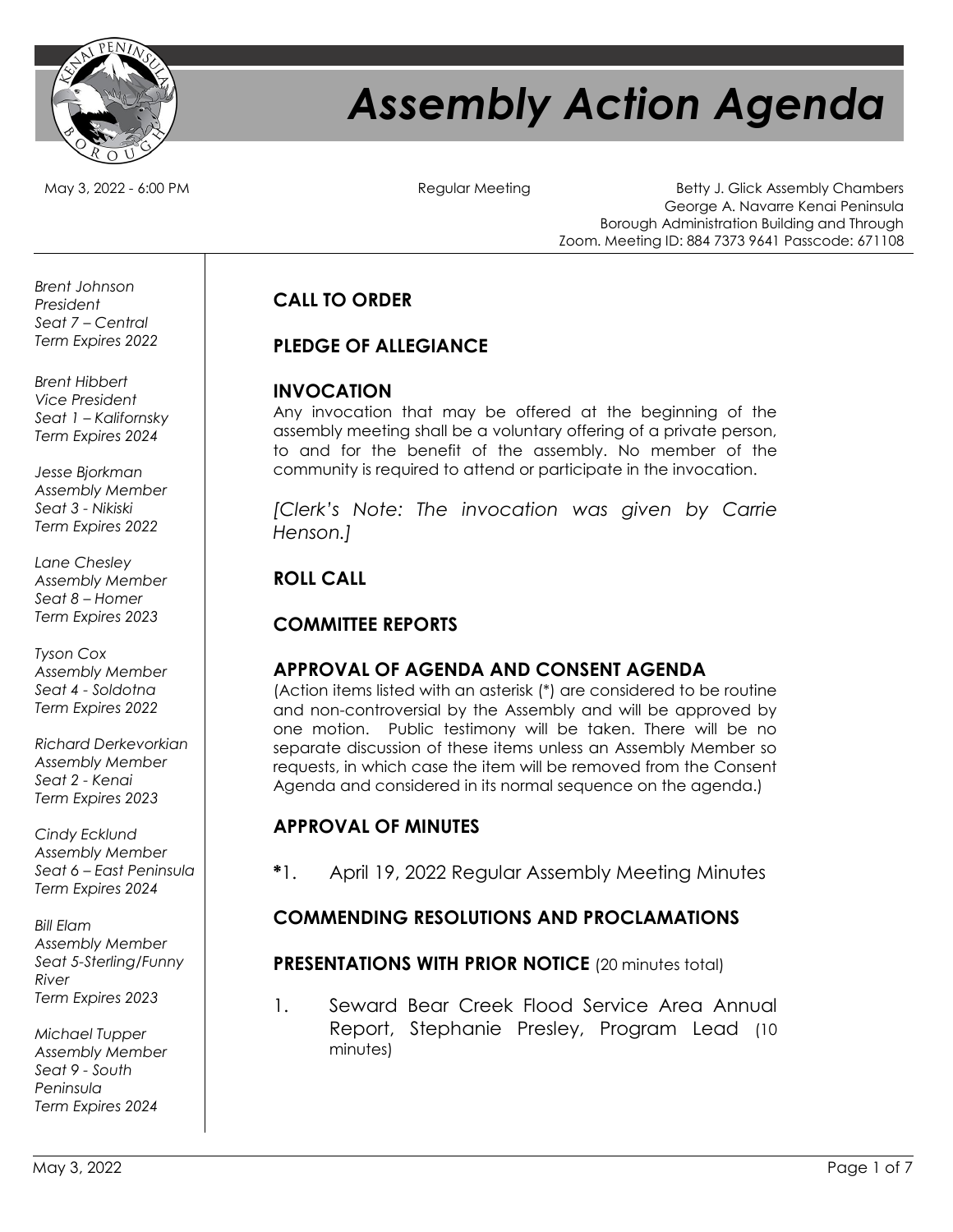2. Central Peninsula Hospital Quarterly Report (10 minutes)

**PUBLIC COMMENTS ON ITEMS NOT APPEARING ON THE AGENDA** (3 minutes per speaker; 20 minutes aggregate)

### **ITEMS NOT COMPLETED FROM PRIOR AGENDA**

**PUBLIC HEARINGS ON ORDINANCES** (Testimony limited to 3 minutes per speaker)

- **\***1. Ordinance 2021-19-48: Appropriating Supplemental Funding to Complete the Air Conditioner Unit Replacement Project Located in the Emergency Response Center Server Room (Mayor) (Referred to Finance Committee)
- 2. *POSTPONED AS AMENDED TO MAY 17, 2022* Ordinance 2022-08: Amending KPB 5.12.116 to Broaden Economic Development Property Tax Exemption for Independent Power Producers (Johnson, Cox) (Referred to Policies and Procedures Committee) *[9 Yes, 0 No, 0 Absent]*

#### **UNFINISHED BUSINESS**

- 1. Postponed Item
	- a. *ENACTED AS AMENDED* Ordinance 2022-07: Adopting the 2022 Kenai Peninsula Borough Assembly and Board of Education Apportionment Plans and Submitting the Apportionment Plans to the Voters (Johnson, Elam) (Referred to Legislative Committee) *[9 Yes, 0 No, 0 Absent]*
- 2. Notice to Reconsider
	- a. *ADOPTED AS AMENDED* Resolution 2022-027: Changing the Special Assistant to the Mayor from a Part-Time Position to a Full-Time Position and Removing the Position's Designation as Chief of Emergency Services (Mayor) *[5 Yes, 4 No, 0 Absent]*

*[Clerk's Note: Assembly Member Derkevorkian gave notice of reconsideration of Resolution 2022-027 at the 04/19/22 meeting.]*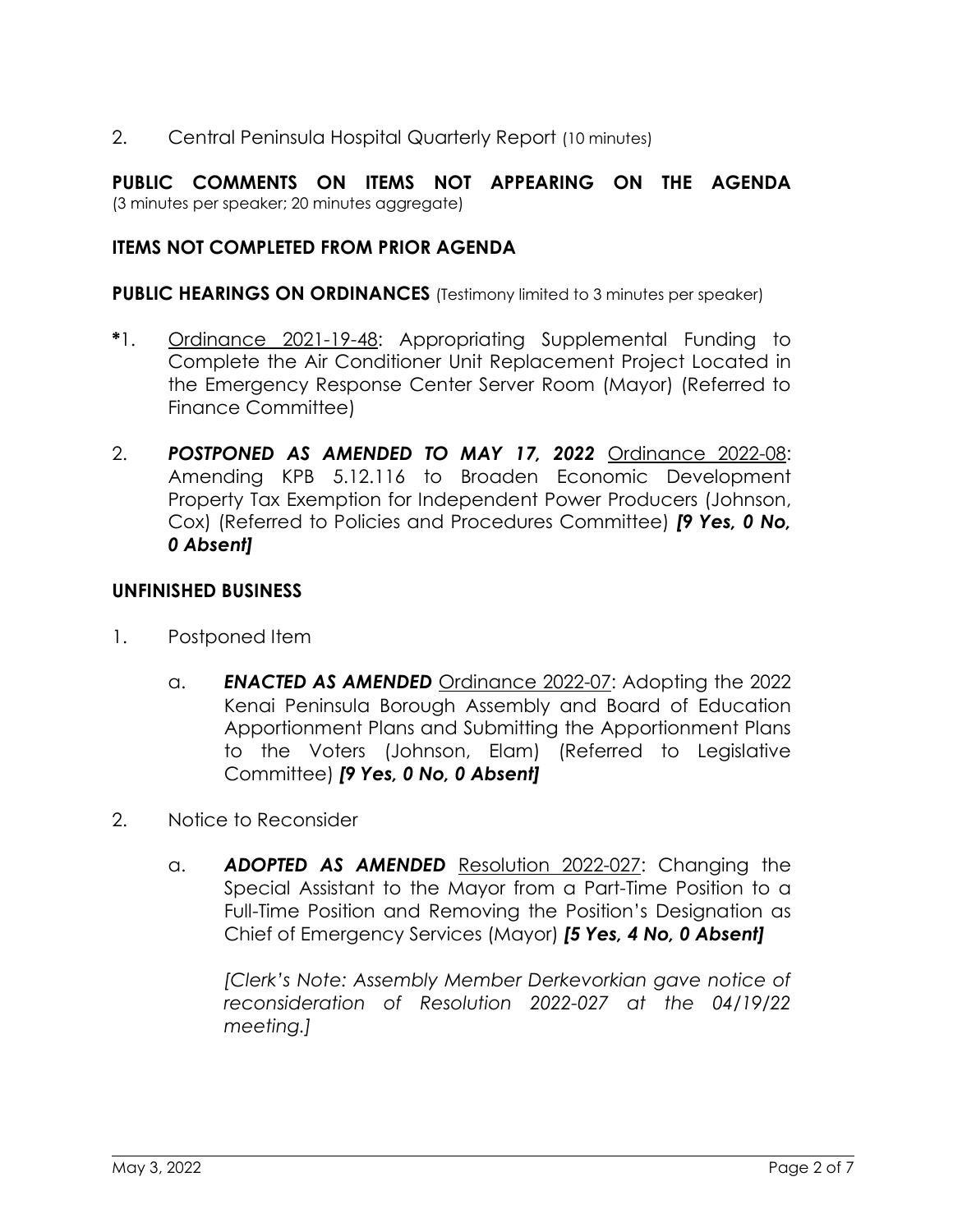#### **NEW BUSINESS**

- 1. Resolutions
	- **\***a. Resolution 2022-028: Determining the Amount to be Provided from Local Sources for School Purposes During Fiscal Year 2023 and Approving the Kenai Peninsula Borough School District Total Budget (Mayor) (Referred to Finance Committee)
	- **\***b. Resolution 2022-029: Approving a Drainage Installation and Work Agreement with Bunkhouse Properties, LLC in Cooper Landing (Mayor) (Referred to Policies and Procedures Committee)
- 2. Ordinances for Introduction
	- **\***a. Ordinance 2021-19-49: Appropriating Additional Funds to Pay Fees Associated with Collection of Remote Sales Tax (Mayor) (Hearing on 05/17/22) (Referred to Finance Committee)
	- b. *INTRODUCED AND SET FOR PUBLIC HEARING ON AUGUST 9, 2022* Ordinance 2021-19-50: Accepting and Appropriating the Opioid Settlement Funds and Establishing the Opioid Settlement Fund Grant Program (Mayor) (Hearing on 08/09/22) (Referred to Finance Committee) *[9 Yes, 0 No, 0 Absent]*
	- **\***c. Ordinance 2021-19-51: Appropriating Funds from the Land Trust Fund, Fund Balance, for a Project to Conduct Soils Investigations and Land Planning on the 1,000-Acre Unit 395, Juneau Bench, Near Cooper Landing (Mayor) (Hearing on 05/17/22) (Referred to Finance Committee)
	- **\***d. Ordinance 2021-19-52: Appropriating Mission, Vision, Values, Brand Identity, and Logo Development Funds (Mayor) (Hearing on 05/17/22) (Referred to Finance Committee)
	- **\***e. Ordinance 2022-19: Appropriating Funds for Fiscal Year 2023 (Mayor) (Hearings on 05/17/22 and 06/07/22) (Referred to Finance Committee)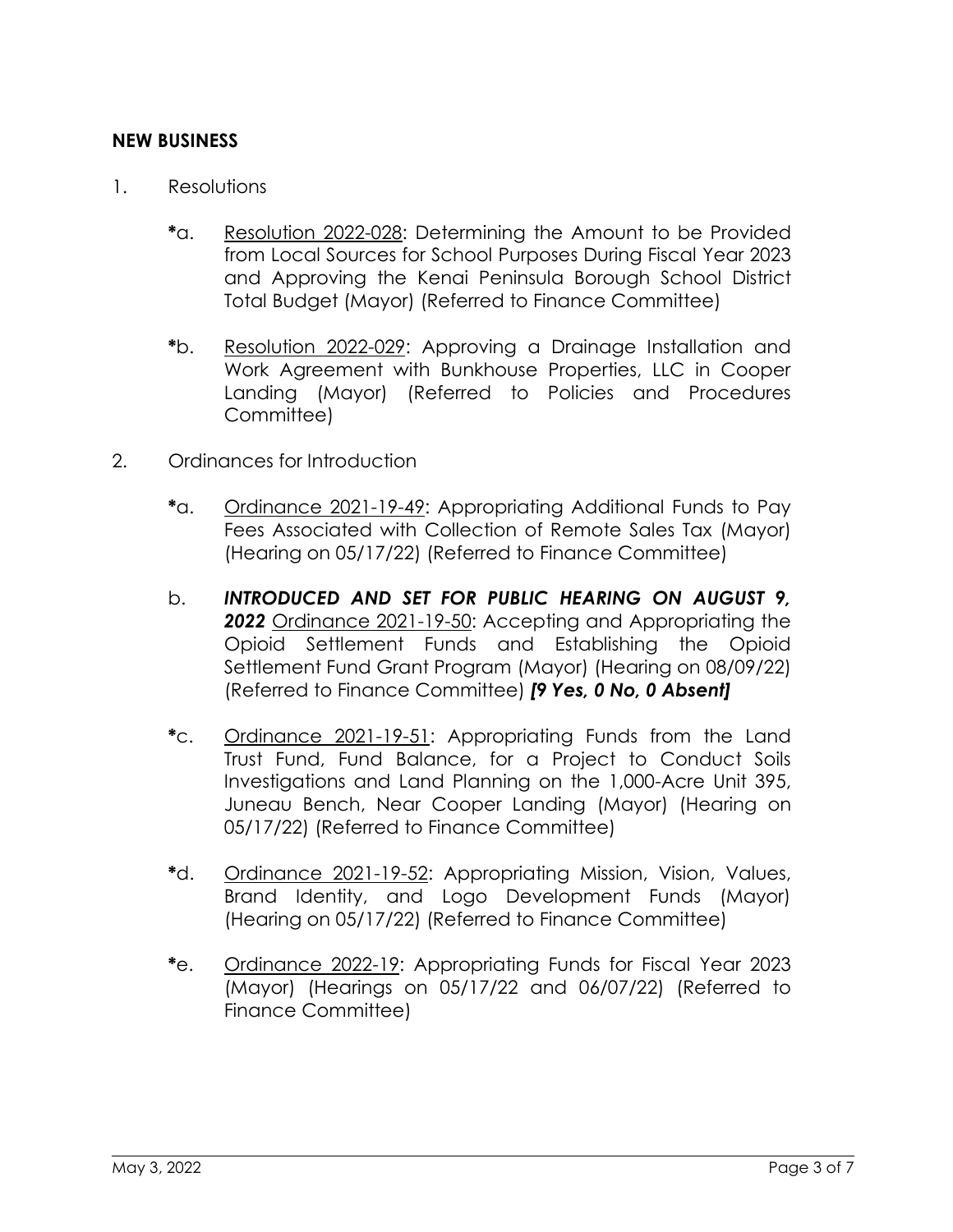- **\***f. Ordinance 2022-10: Authorizing a Three-Party Agreement and Real Property Lease with Verizon Wireless and Alaska Pipeline Company (Mayor) (Hearing on 05/17/22) (Referred to Lands Committee)
- **\***g. Ordinance 2022-11: Authorizing Emergency Harvest of Spruce Bark Beetle Impacted Forestlands Including Spruce which are Dying, or Susceptible to Dying, and Establishing a Framework to Guide Forest Treatments (Mayor) (Hearing on 05/17/22) (Referred to Lands Committee)
- **\***h. Ordinance 2022-12: Amending KPB 2.60.040 Related to the Emergency Services Communications Center Advisory Board and Reactivating the Advisory Board (Mayor) (Hearing on 06/07/22) (Referred to Policies and Procedures Committee)
- **\***i. Ordinance 2022-13: Amending KPB 21.46.040 to Repeal the Kalifornsky Center Single Family Residential (R-1) Local Option Zoning District (Mayor) (Hearing on 06/07/22) (Referred to Policies and Procedures Committee)
- 3. Other
	- **\***a. Approving a Letter of Non-Objection to the Issuance of the New Liquor License as Requested by Jimmie Jack's Alaska SeaScape Lodge, License No. 6038 (Referred to Finance Committee)
	- **\***b. Approving a Letter of Non-Objection to the Issuance of the New Liquor License as Requested by Deep Creek Fishing Club, License No. 6042 (Referred to Finance Committee)
	- **\***c. Petition to Vacate a Portion of Symphony Lane Associated with C L Hatton Subdivision Eagle's Crest Addition (Referred to Lands Committee)

*[Clerk's Note: The Planning Commission approved the referenced petition to vacate at its April 11, 2022 meeting by unanimous consent.]*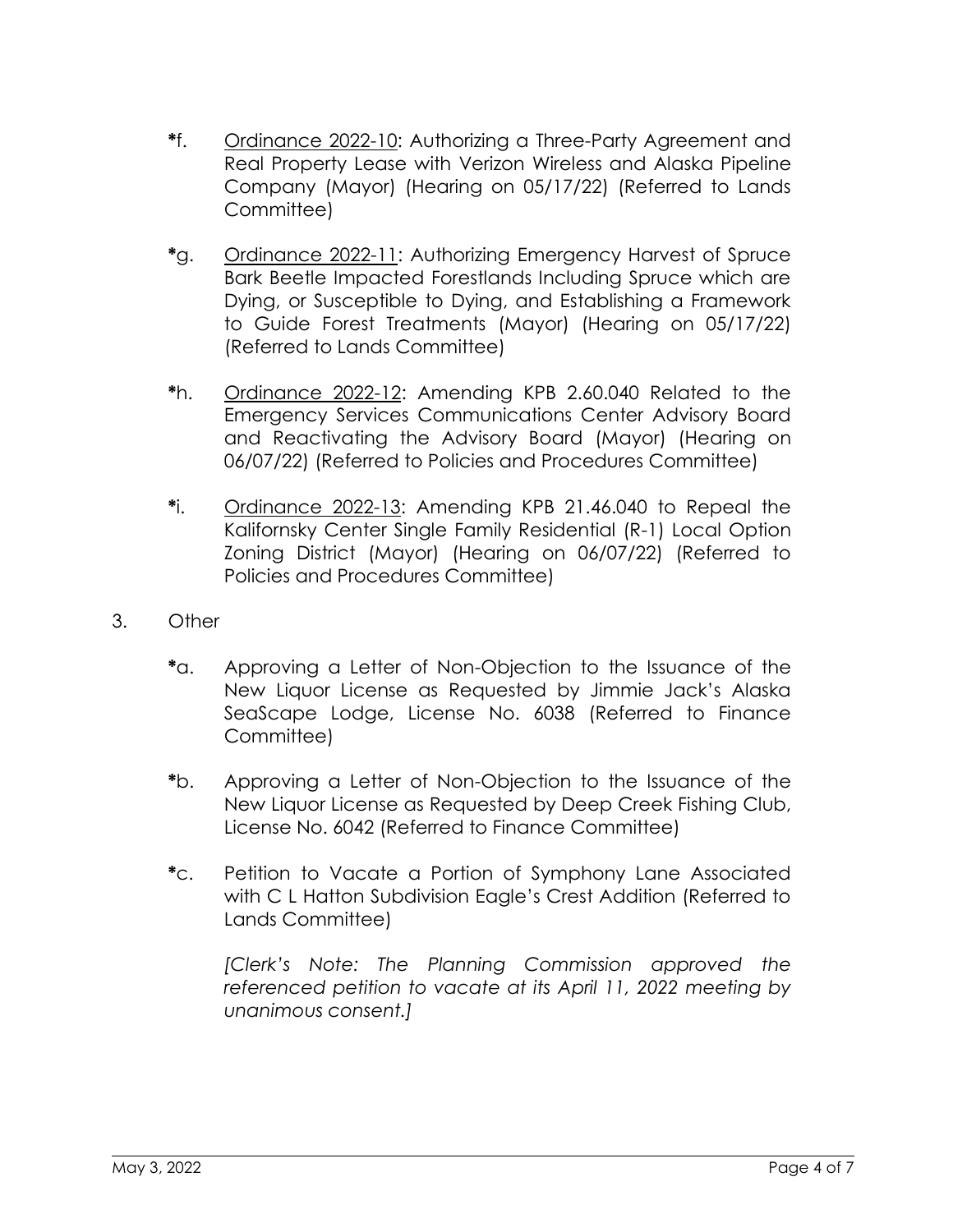**\***d. Confirming an Appointment to the Resilience and Security Advisory Commission (Mayor) (Referred to Policies and Procedures Committee)

#### Central Peninsula Seat

Kenneth Swazer Term Expires September 30, 2022

#### **MAYOR'S REPORT**

- 1. Assembly Requests/Responses None.
- 2. Agreements and Contracts
	- a. Authorization to Award a Contract for ITB22-035 Grounds Maintenance Lawn Care – Central Area 1 to Steam on Wheels, LLC, Soldotna, AK
	- b. Authorization to Award a Contract for ITB22-036 Grounds Maintenance Lawn Care – North Area 2 to Get Plowed Sno-Removal, Soldotna, AK
	- c. Authorization to Award a Contract for ITB22-037 Grounds Maintenance Lawn Care – Seward/Moose Pass Area 3 to Steam on Wheels, LLC, Soldotna, AK
	- d. Authorization to Award a Contract for ITB22-038 Grounds Maintenance Lawn Care – Homer Area 4 to Overdorf Landscaping
	- e. Authorization to Award a Contract for ITB22-047 Homer Transfer Facility Hauling Term Contract to Alaska Waste Kenai Peninsula, LLC, Soldotna, AK
- 3. Other
	- a. Tax Adjustment Request Approval
	- b. Budget Revisions March 2022
	- c. Revenue-Expenditure Report March 2022
	- d. Litigation Status Report Quarter Ending 03/31/22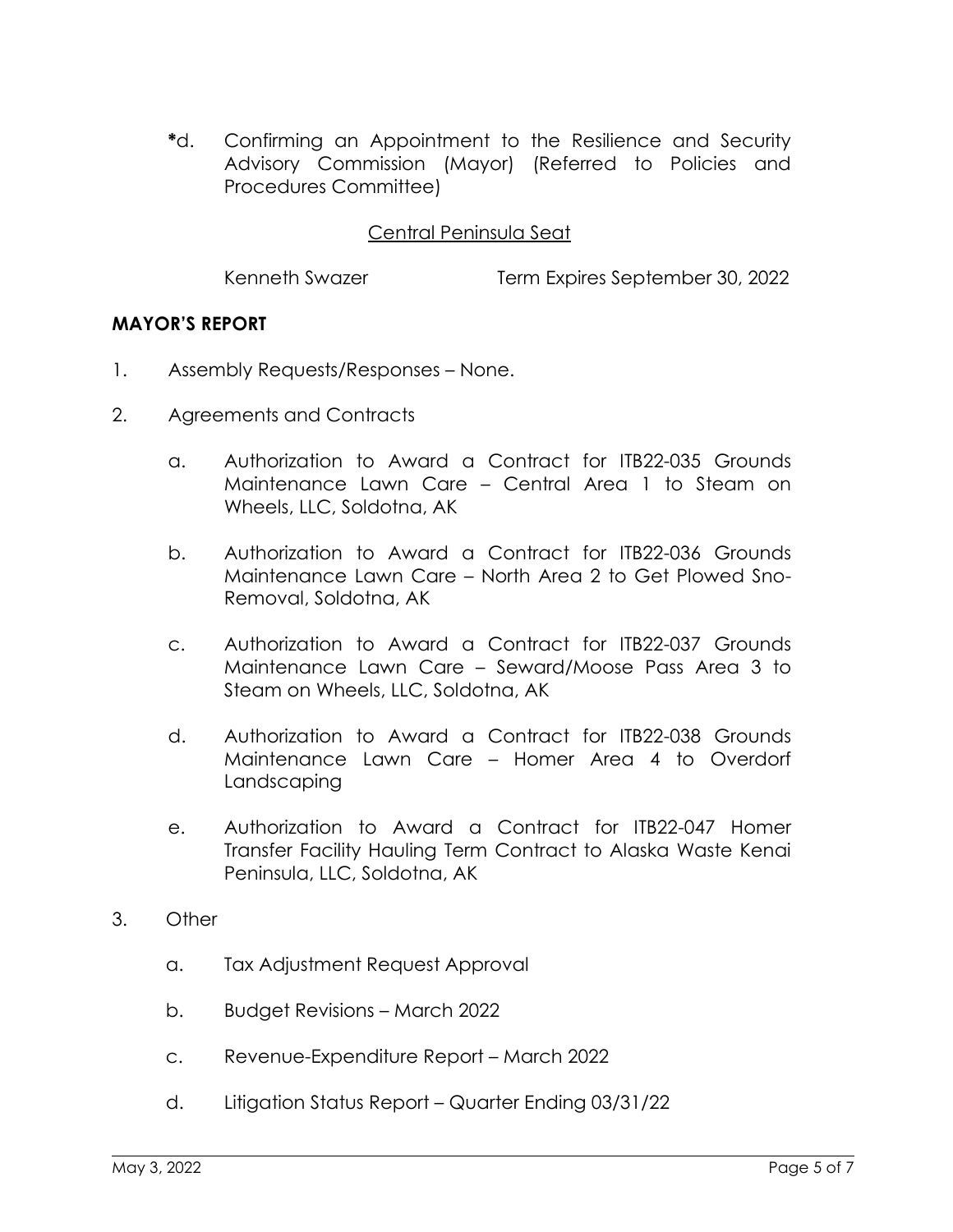#### **PUBLIC COMMENTS AND PUBLIC PRESENTATIONS** (3 minutes per speaker)

#### **ASSEMBLY COMMENTS**

**PENDING LEGISLATION** (This item lists legislation that will be addressed at a later date as noted.)

1. Ordinance 2021-41: Amending KPB 21.29, KPB 21.25 and KPB 21.50.055 Regarding Material Site Permits, Applications, Conditions, and Procedures (Mayor, Johnson) *[Tabled on 02/01/22)]*

Ordinance 2021-41 (Elam, Derkevorkian) Substitute: Amending KPB 21.29, KPB 21.25, and KPB 21.50.055 Regarding Material Site Permits, Applications, Conditions, and Procedures (Elam, Derkevorkian) *[Tabled on 02/01/22)]*

#### **INFORMATIONAL MATERIALS AND REPORTS**

#### **ASSEMBLY MEETING AND HEARING ANNOUNCEMENTS**

| 1. | May 16, 2022<br>$9:00$ AM | Budget Work Session #3<br><b>Betty J. Glick Assembly Chambers</b><br>Borough Administration Building<br>Remote participation available through Zoom<br>Meeting ID: 884 7373 9641 Passcode: 671108          |
|----|---------------------------|------------------------------------------------------------------------------------------------------------------------------------------------------------------------------------------------------------|
| 2. | May 17, 2022<br>9:00 AM   | Budget Work Session #4<br><b>Betty J. Glick Assembly Chambers</b><br>Borough Administration Building<br>Remote participation available through Zoom<br>Meeting ID: 884 7373 9641 Passcode: 671108          |
| 3. | May 17, 2022<br>6:00 PM   | Regular Assembly Meeting<br><b>Betty J. Glick Assembly Chambers</b><br><b>Borough Administration Building</b><br>Remote participation available through Zoom<br>Meeting ID: 884 7373 9641 Passcode: 671108 |

#### **ADJOURNMENT**

*This meeting will be broadcast on KDLL-FM 91.9 (Central Peninsula), KBBI-AM 890 (South Peninsula), K201AO(KSKA)-FM 88.1 (East Peninsula).*